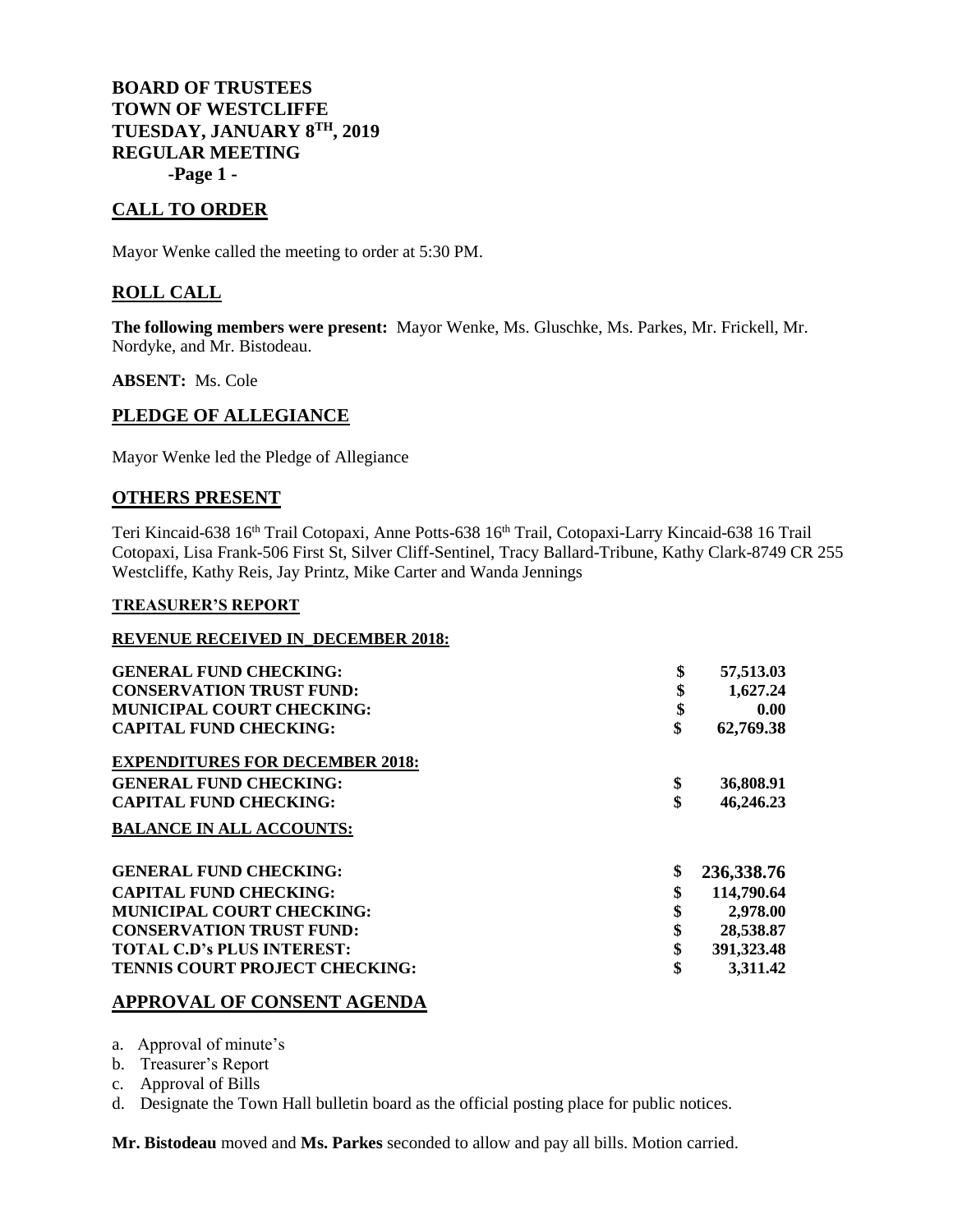# **BOARD OF TRUSTEES TOWN OF WESTCLIFFE TUESDAY, JANUARY 8TH, 2019 REGULAR MEETING -Page 2 -**

### **OLD BUSINESS**

#### **a. Consideration of request to approve Ord. #1-2019 amending the Zoning Map.**

A plot of undeveloped land between blocks 26 and 27, north of the alley way, north of main street known as 5<sup>th</sup> street right of way, from the southwest corner of block 27, extending 50 feet to the west, then 100 feet to the north, then 50 feet to the east intersecting block 27 at the line dividing lots 23 and 24, block 27, then south along the property line of lots 24 through 27, block 27. To the point of beginning; said tract being approximately 5,000 square feet

> **ACTION: Ms. Gluschke** moved and **Mr. Bistodeau** seconded to approve Ord. #1-2019 amending the Zoning Map. Motion carried.

## **b. Consideration of request to approve Ord. #2-2019 amending Title 10, Chapter 4, Section 1 Signs.**

The amending this ordinance is for a Mural definition.

**ACTION: Ms. Gluschke** moved and **Mr. Bistodeau** seconded to approve Ord. #2-2019 amending Title 10, Chapter 4, Section 1 Signs. Motion carried.

#### **NEW BUSINESS**

### **a. Consideration of appointing the Municipal Judge.**

**ACTION: Mr. Bistodeau** moved and **Ms. Parkes** seconded to appoint the Municipal Judge. Motion carried.

Larry Kincaid was appointed as Municipal Judge.

### **b. Consideration of request to approve a rental fee schedule for meeting rooms at 1000 Main Street.**

**ACTION: Mr. Bistodeau** moved and **Mr. Nordyke** seconded to approve a rental fee schedule for meeting rooms at 1000 Main Street. Motion carried.

### **c. Open seal bids and approve the sale for the Fire Proof Home Safe.**

The board was in agreement to place the ad for the safe on face book to sell it for best offer over \$1,000.00.

### **d. Consideration of moving the Federal drop box to 1000 Main.**

**ACTION: Mr. Bistodeau** moved and **Ms. Parkes** seconded for moving the Federal drop box to 1000 Main. Motion carried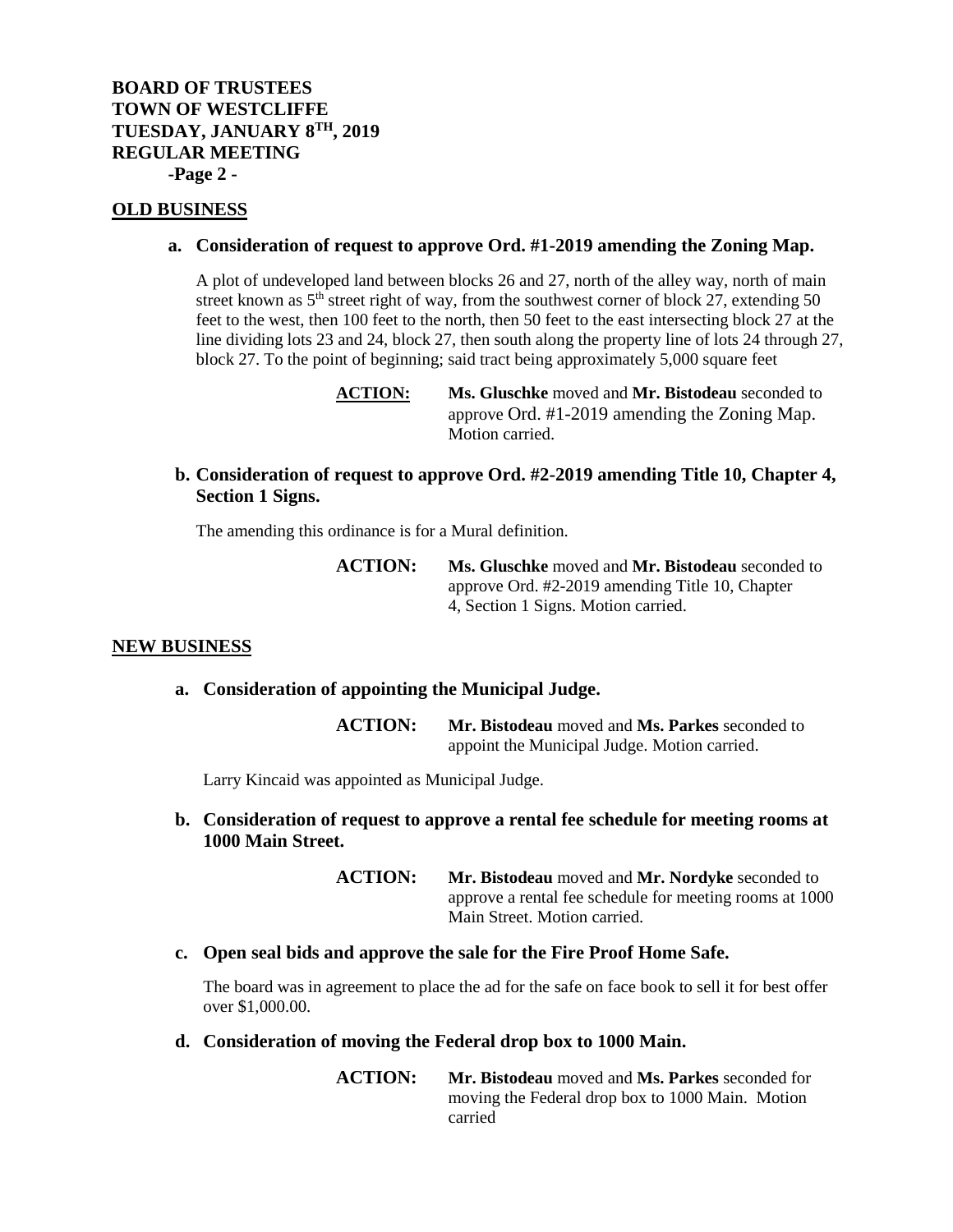### **NEW BUSINESS CONTINUED**

### **e. Update Strategic Plan initiative and consideration of hiring a consultant.**

Before making a decision on hiring Consultant Cheryl Trent the board of trustees would like for Clerk Reis to attain examples of documentation that Ms. Trent has done for other Communities.

Mayor Wenke asked that this item be placed on the February Agenda to make a decision to retain Ms. Trent.

## **f. Consideration of request to approve a 125 Cafeteria Plan with Rocky Mountain Reserve.**

The town can set up and administrate a Cafeteria Plan. The Cafeteria Plans are regulated by IRS Section 125. Employer Cafeteria Plans are pre-tax benefits for employees and may include Flexible Spending Accounts, DCAPs, Adoption Assistance Programs, Premium Conversion Plans, etc.

The Clerk reported at this time only the pre-tax portion of the plan is needed. And there is a \$250.00 one time set up fee.

> **ACTION: Mr. Frickell** moved and **Mr. Bistodeau** seconded to approve a 125 Cafeteria Plan with Rocky Mountain Reserve. Motion carried.

## **g. Consideration of request to approve Resolution 1-2019 adopting the revised Town Employee Handbook.**

**ACTION: Mr. Bistodeau** moved and **Mr. Nordyke** seconded to approve Resolution 1-2019 adopting the revised Town Employee Handbook. Motion carried.

### **h. Staff 2018 quarterly goals reports and present 2019 goals.**

Mr. Carter presented to the board his goals for the year 2019.

When talking about the C9 strands of lights on 200 block of Main Street, Mayor Wenke said that he would donate 1000 feet of C9 strands of light. The board would like more lights on Main Street.

Mr. Bistodeau wanted to Thank Mayor Wenke for all the donations he does for the town, like all the paint he donated to the new town hall, lighting for downtown the man lift to put up the Christmas tree, and lights…

Mr. Carter said the little white lights in the trees will be left up all year round. More lights will be placed in the summer time with timers.

Clerk Reis presented to the board her goals for the year 2019.

Mr. Bistodeau wanted to talk about #5 digitizing permanent records. Clerk Reis told the board that we have already purchased a server that will allow people to come in and research if they want. That's part of the reason to digitizing permanent records. Mr. Bistodeau suggested contacting the school and requesting some students to help with the process. Clerk Reis ask the board about a Grand Opening that will happen once we get into the New Town Hall. No decision was made except for maybe on a Saturday at 2-4pm. Town Hall will be closed for a few days while moving into the new building.